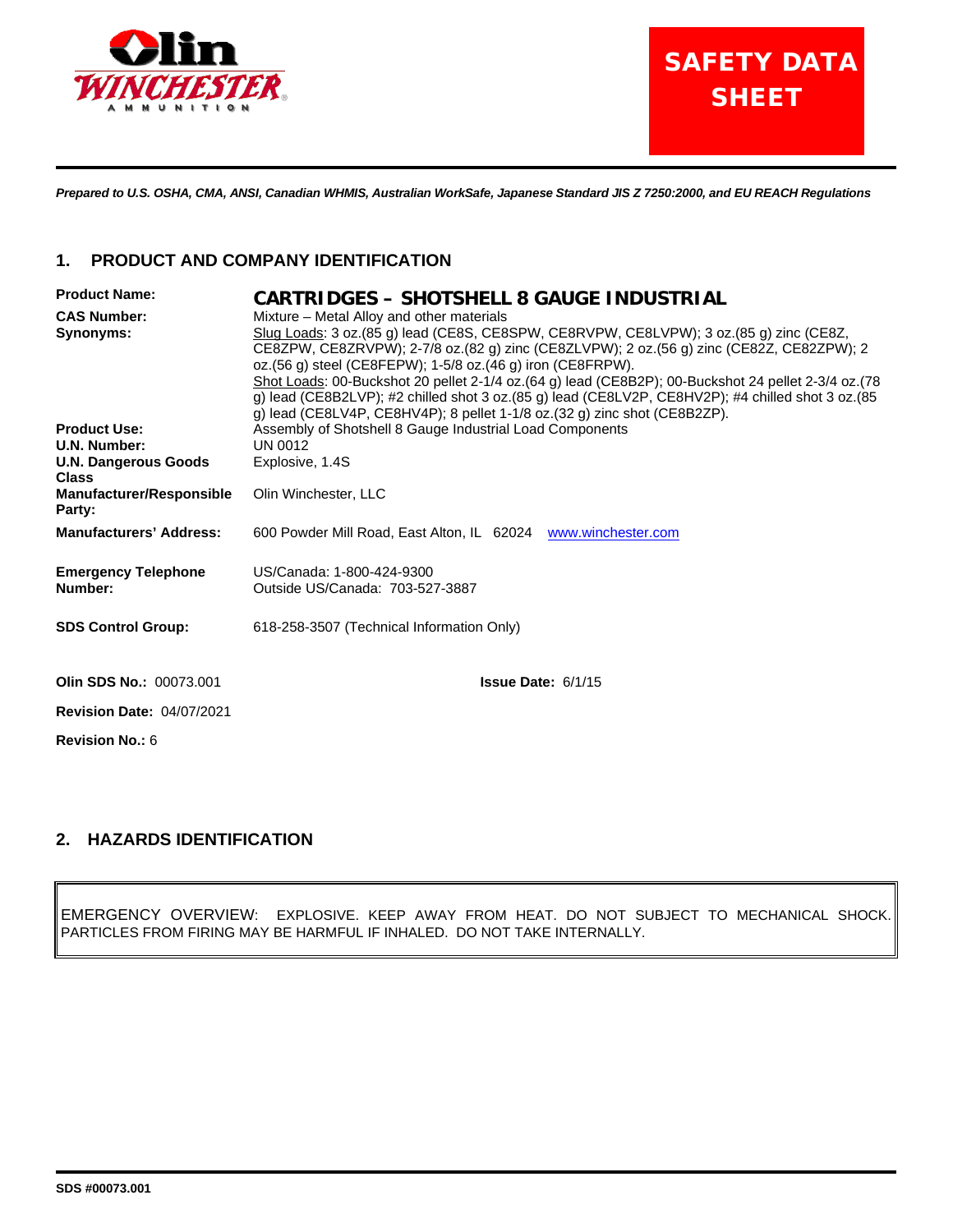# US DOT SYMBOLS CANADA (WHMIS) SYMBOLS GHS HAZARD SYMBOLS

This Product is not subject to WHMIS

Class 6 Explosive



| <b>GHS Classifications:</b>      | Carcinogenicity Category 1A<br>Reproductive Toxicity Category 1A<br><b>Explosive Division 1.4</b><br>STOT RE Category 1<br>Aquatic Environment, Chronic II                                                                                                                                                                                                                                                                                                                                       |
|----------------------------------|--------------------------------------------------------------------------------------------------------------------------------------------------------------------------------------------------------------------------------------------------------------------------------------------------------------------------------------------------------------------------------------------------------------------------------------------------------------------------------------------------|
| <b>Signal Word:</b>              | Danger                                                                                                                                                                                                                                                                                                                                                                                                                                                                                           |
| <b>Hazard Statements:</b>        | H <sub>204</sub> : Fire or projection hazard<br>H350: May cause cancer<br>H360: May damage fertility or the unborn child<br>H362: May cause harm to breast-fed children<br>H372: Causes damage to nervous system, kidney, and hematopoietic system through<br>prolonged or repeated exposure<br>H411: Toxic to aquatic life with long lasting effects                                                                                                                                            |
| Target organs:                   | Nervous, renal and hematopoietic systems                                                                                                                                                                                                                                                                                                                                                                                                                                                         |
| <b>Precautionary Statements:</b> | P102: Keep out of reach of children<br>P210: Keep away from heat/sparks/open flame/hot surfaces<br>P250: Do not subject to shock/friction<br>P260: Do not breathe dust/fume/gas/mist/vapors/spray<br>P264: Wash hands thoroughly after handling<br>P270: Do not eat, drink or smoke when using this product<br>P271: Use only outdoors or in a well-ventilated area<br>P273: Avoid release to the environment<br>P280: Wear protective gloves/protective clothing/eye protection/face protection |
| <b>GHS Pictograms:</b>           | Explosive; Pictogram: exploding bomb<br>Specific Target Organ Toxicity; Pictogram Code: GHS08<br>Environment; Pictogram Code: GHS09                                                                                                                                                                                                                                                                                                                                                              |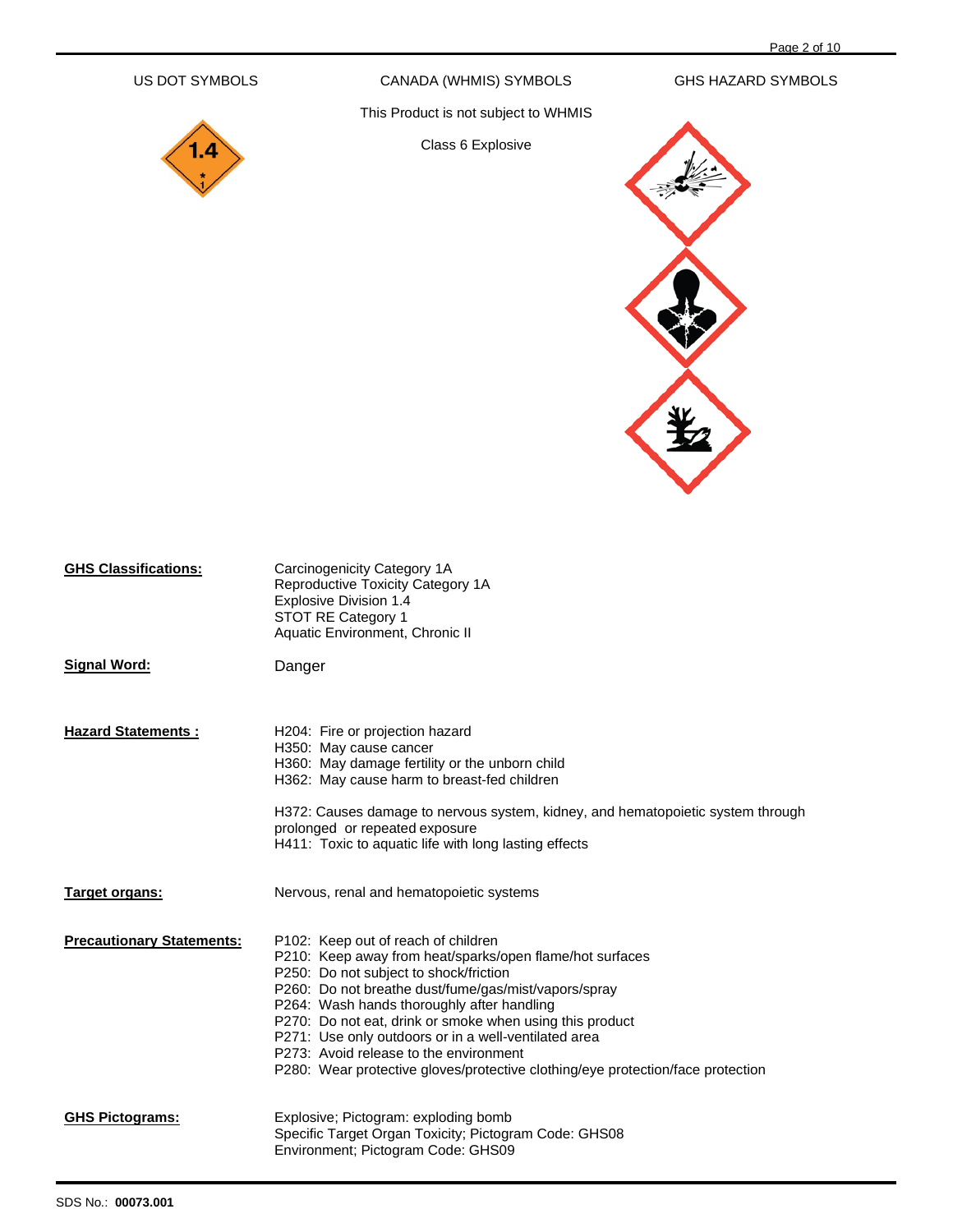| <b>EU Classifications:</b> |                                                                                            |
|----------------------------|--------------------------------------------------------------------------------------------|
| <b>Hazard Symbols</b>      | E, T, N                                                                                    |
| <b>Risk Phrases</b>        | R2: Risk of explosion by shock, friction, fire or other sources of ignition                |
|                            | R45 (Category 1): May cause cancer                                                         |
|                            | R48: Danger of serious damage to health by prolonged exposure                              |
|                            | R60/61 (Category 1): May impair fertility or cause harm to the unborn child                |
|                            | R63: Possible risk of harm to the unborn child                                             |
|                            | R64: May cause harm to breast-fed children                                                 |
|                            | R51/53: Toxic to aguatic organisms and many cause long-term adverse effects in the aguatic |
|                            | environment                                                                                |
| <b>Safety Phrases</b>      | S2: Keep out of reach of children                                                          |
|                            | S <sub>15</sub> : Keep away from heat                                                      |
|                            | S20/21: When using do not eat, drink or smoke                                              |
|                            | S22: Do not breathe dust                                                                   |
|                            | S39: Wear eye/face protection                                                              |
|                            | S51: Use only in well-ventilated areas                                                     |
|                            | S61: Avoid release to the environment                                                      |

# **Health Hazards or Risks From Exposure**

This product is composed of a finished metal alloy cartridge which contains the various components completely sealed within. Therefore, under normal handling of this product, no exposure to any harmful materials will occur. When the cartridge is fired, a small amount of particles may be generated which may be slightly irritating to the eyes and the respiratory tract. The particles may contain trace amounts of these harmful substances:

Lead: Ingestion of large amounts of lead can cause abdominal pain, constipation, cramps, nausea and/or vomiting. Chronic exposure to lead can cause kidney damage, anemia, reproductive effects, developmental effects and permanent nervous system damage in humans including changes in cognitive function. Occupational exposure to lead is associated with lung and stomach cancer. Lead is classified as a probable human carcinogen.

Arsenic: Epidemiological studies in humans have shown an association between increased incidences of lung and skin cancer and prolonged exposures to high concentrations of arsenic. Arsenic is classified as a known human carcinogen.

Copper: Inhalation of high concentrations of metallic copper dusts or fumes may cause nasal irritation and/or nausea, vomiting and stomach pain.

It is unlikely that the amount of particles that someone would be exposed to from firing a loaded round would be sufficient to cause any of these effects.

# **3. COMPOSITION / INFORMATION ON INGREDIENTS**

This MSDS covers a number of different products consisting of the following components:

- A) Load can be Lead, Zinc, or Steel Slug
- B) Primed Shell Case
- C) Wad
- D) Propellant

| <b>Components</b>               | % By Weight | <b>CAS Number</b> | <b>EINECS/ ELINCS #</b> |  |
|---------------------------------|-------------|-------------------|-------------------------|--|
|                                 |             |                   |                         |  |
| If The Load Is Lead Slug        |             |                   |                         |  |
| Lead                            | $65 - 75$   | 7439-92-1         | 231-100-4               |  |
| <b>Antimony</b>                 | $0.1 - 4.5$ | 7440-36-0         | 231-146-5               |  |
| Arsenic                         | $0.1 - 1.1$ | 7440-38-2         | 231-148-6               |  |
| If The Load Is Zinc Slug        |             |                   |                         |  |
| <b>Zinc</b>                     | $65 - 75$   | 7440-66-6         | 231-175-3               |  |
| If The Load is Steel Slug       |             |                   |                         |  |
| Iron                            | $65 - 75$   | 7439-89-6         | 231-096-4               |  |
| Ingredients in Other Components |             |                   |                         |  |
| Copper                          | $5 - 12$    | 7440-50-8         | 231-159-6               |  |
| Iron                            | $0.5 - 2.5$ | 7439-89-6         | 231-096-4               |  |
| <b>Zinc</b>                     | 1 - 6       | 7440-66-6         | 231-175-3               |  |
| <b>Nitrocellulose</b>           | $1 - 5$     | 9004-70-0         | Polymer                 |  |
| Lead Styphnate                  | $0.1 - 1$   | 15245-44-0        | 239-290-0               |  |
| Wad (non-                       | 1 - 5       | <b>Mixture</b>    | Not applicable          |  |
| hazardous)                      |             |                   |                         |  |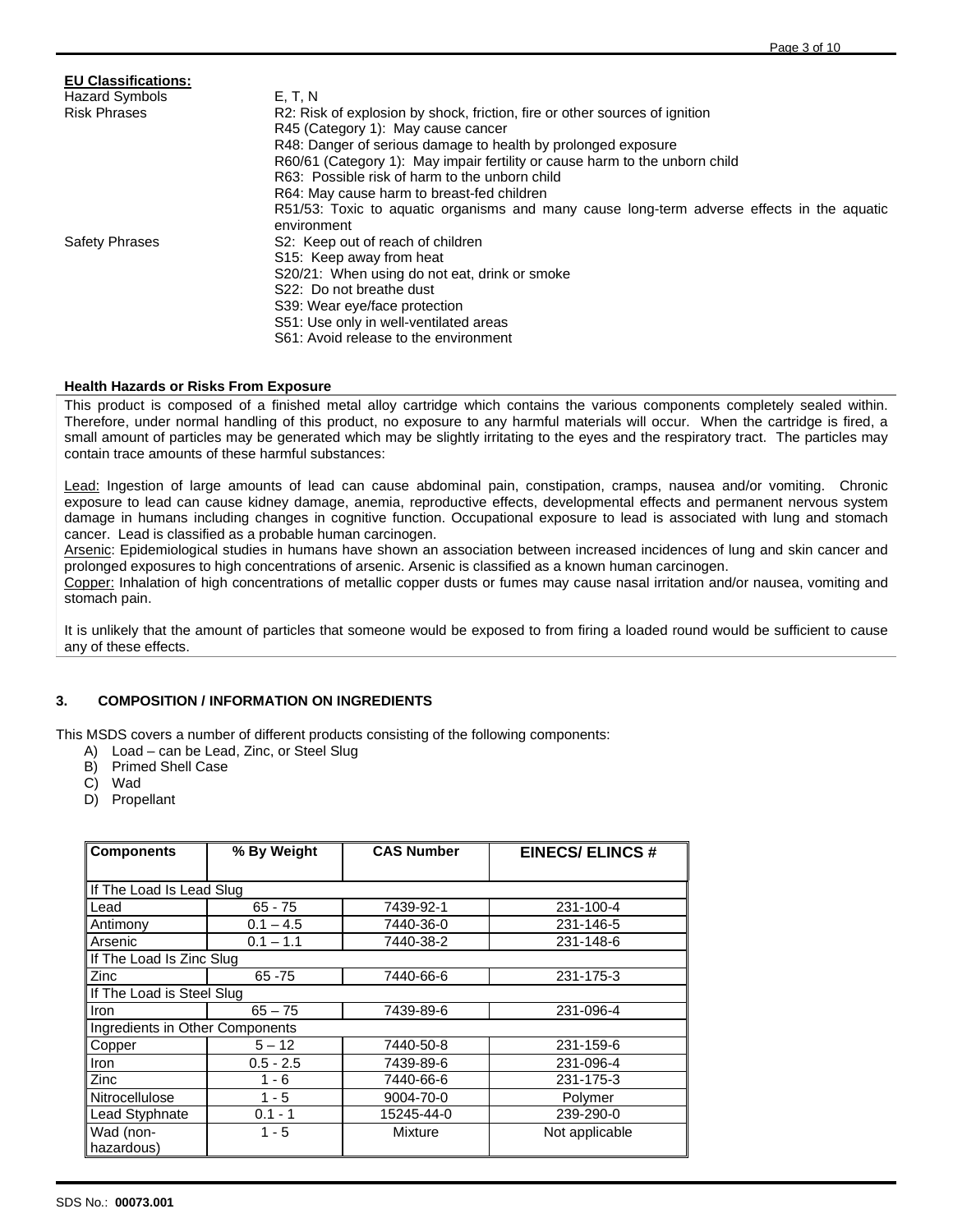# **4. FIRST AID MEASURES**

| Eve Contact:  | Immediately flush out fume or particles with large amounts of water for at least 15 minutes, occasionally lifting |
|---------------|-------------------------------------------------------------------------------------------------------------------|
|               | the upper and lower eyelids. If eye irritation develops, call a physician at once.                                |
| Skin Contact: | Wash skin with plenty of soap and water.                                                                          |
| Inhalation:   | If symptoms of lung irritation occur (coughing, wheezing or breathing difficulty), remove from exposure area to   |
|               | fresh air immediately. If breathing has stopped, perform artificial respiration. Keep affected person warm and at |
|               | rest. Get medical attention.                                                                                      |
| Ingestion:    | If ingested, immediately call a physician.                                                                        |

Medical Conditions Aggravated By Exposure:

There are no medical conditions known to be aggravated by exposure to this product in its solid form. Exposure to lead can aggravate anemia, cardiovascular and respiratory disease.

Recommendations To Physcians:

Remove from exposure, if possible, and treat symptoms

# **5. FIRE FIGHTING MEASURES**

| <b>PROPERTY</b>                                            | <b>VALUE</b>   | PROPERTY                                                                                                                                                                                 | <b>VALUE</b>                                                                      |  |  |
|------------------------------------------------------------|----------------|------------------------------------------------------------------------------------------------------------------------------------------------------------------------------------------|-----------------------------------------------------------------------------------|--|--|
| Explosive                                                  | Yes            | Flammable                                                                                                                                                                                | Not applicable                                                                    |  |  |
| Combustible                                                | Not applicable | Pyrophoric                                                                                                                                                                               | No                                                                                |  |  |
| Flash Point (°C):                                          | Not applicable | Burning Rate of Material:                                                                                                                                                                | Not applicable                                                                    |  |  |
| Lower Explosive Limit:                                     | Not applicable | Autoignition Temp.:                                                                                                                                                                      | No data                                                                           |  |  |
| Upper Explosive Limit:                                     | Not applicable | Flammability Classification: (defined by 29 CFR 1910.1200)                                                                                                                               | Explosive                                                                         |  |  |
| Unusal Fire and Explosion Hazards:<br>Extinguishing Media: |                | Possible projection hazard.<br>earth may be used.                                                                                                                                        | Flood area with water. If no water is available, carbon dioxide, dry chemical or  |  |  |
| Special Firefighting Procedures:                           |                | Do not fight fire when fire reaches cargo. Cargo may explode.                                                                                                                            |                                                                                   |  |  |
|                                                            |                | Firefighters must wear self-contained breathing apparatus (SCBA) and full<br>protective equipment. Structural firefighters' protective clothing will only provide<br>limited protection. |                                                                                   |  |  |
|                                                            |                | possible; otherwise, cool with carefully applied water spray.                                                                                                                            | Isolate materials not yet involved in the fire. Move containers from fire area if |  |  |
|                                                            |                | Prevent runoff water from entering storm drains, bodies of water, or other<br>environmentally sensitive areas, if practical.                                                             |                                                                                   |  |  |



# **NFPA RATING SYSTEM**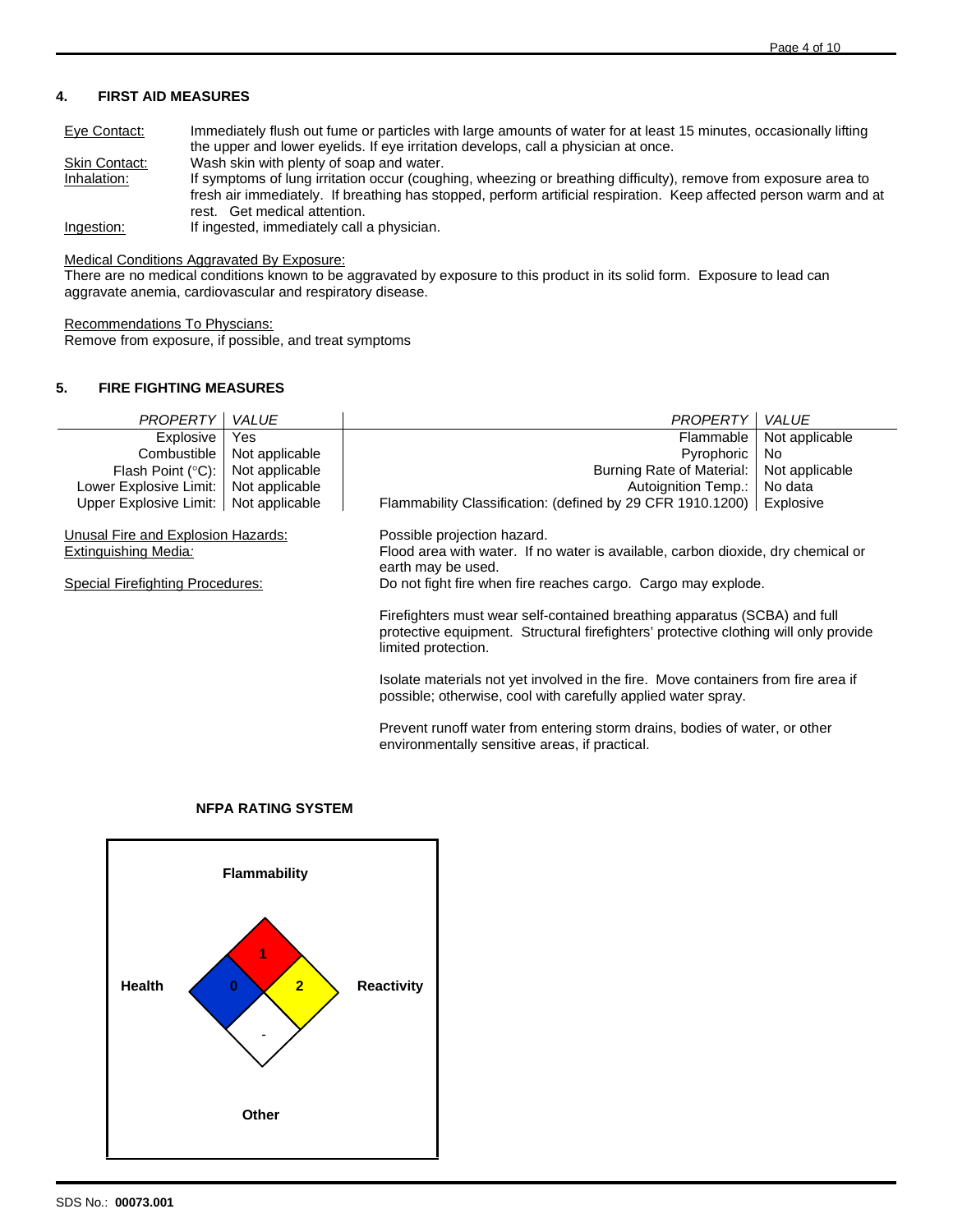# **HMIS RATING SYSTEM**

| <b>HEALTH HAZARD (BLUE)</b>      |             |                    |                |   |
|----------------------------------|-------------|--------------------|----------------|---|
| <b>FLAMMABILITY HAZARD (RED)</b> |             |                    |                |   |
| <b>PHYSICAL HAZARD (YELLOW)</b>  |             |                    |                | 2 |
| <b>PROTECTIVE EQUIPMENT</b>      |             |                    |                |   |
| <b>EYES</b>                      | PPE<br>CODE | <b>RESPIRATORY</b> | <b>HEARING</b> |   |
| See<br>See Sect 8<br>Α<br>Sect 8 |             |                    |                |   |

**Hazard Scale: 0** = Minimal **1** = Slight **2** = Moderate **3** = Serious **4** = Severe \* = Chronic hazard

# **6. ACCIDENTAL RELEASE MEASURES**

#### *FOR ALL TRANSPORTATION ACCIDENTS, CALL CHEMTREC AT 800-424-9300.*

Spill Response: A spill of this material will normally not require emergency response team capabilities. If, however, a large spill occurs, call 1-888-289-1911 for technical assistance. Accidental Release Procedures: Spills of this material should be handled carefully. Do not subject materials to mechanical shock. Collect material and place in a designated, labeled waste container. See Section 13 for waste disposal.

# **7. HANDLING AND STORAGE**

| Precautions for Safe Handling:      | Use appropriate personal protective equipment (see Section 8). Workers should       |
|-------------------------------------|-------------------------------------------------------------------------------------|
|                                     | wash hands thoroughly after handling. Eating, drinking and smoking should be        |
|                                     | prohibited in areas where this material is handled and stored.                      |
| <b>Conditions for Safe Storage:</b> | Store in accordance with local regulations. Store in original containers in a cool, |
|                                     | dry location away from Acids, Class A & B explosives, strong oxidizers, and         |
|                                     | caustics. Avoid mechanical impact or shock and electrical discharge.                |

# **8. EXPOSURE CONTROLS/PERSONAL PROTECTION**

#### Control parameters:

| CAS#      | <b>CHEMICAL</b><br><b>NAME</b> | <b>ACGIHTLV</b>                                                 | <b>OSHA PEL</b>                                          | INTERNATIONAL OELS                                                                                                                                                                                                         |
|-----------|--------------------------------|-----------------------------------------------------------------|----------------------------------------------------------|----------------------------------------------------------------------------------------------------------------------------------------------------------------------------------------------------------------------------|
| 7440-50-8 | Copper                         | 0.2 mg/m <sup>3</sup> (fume), 1<br>$mg/m3$ (dusts and<br>mists) | $mg/m3$ (fume)<br>0.1<br>1 mg/m $3$ (dusts and<br>mists) | Austria, Belgium, Canada: 0.2 mg/m <sup>3</sup> (fumes), 1<br>$mg/m3$ (dusts)<br>Denmark: 1.0 mg/m <sup>3</sup> (dust and powder)<br>Germany (MAK): 0.1 mg/m <sup>3</sup> (fume), 1 mg/m <sup>3</sup> (dusts<br>and mists) |
| 7439-92-1 | Lead                           | $0.05$ mg/m <sup>3</sup>                                        | $0.05 \,\mathrm{mg/m^3}$                                 | Austria, Denmark, Germany, Sweden, Switzerland:<br>0.1 mg/m <sup>3</sup><br>Norway, Poland: 0.05 mg/m <sup>3</sup>                                                                                                         |
| 7440-66-6 | Zinc                           | None established                                                | None established                                         | None established                                                                                                                                                                                                           |
| 9004-70-0 | Nitrocellulose                 | None established                                                | None established                                         | None established                                                                                                                                                                                                           |
| 7440-36-0 | Antimony                       | $0.5 \,\mathrm{mq/m^3}$                                         | $0.5 \,\mathrm{mq/m^3}$                                  | Austria, Belgium, Denmark, France, Finland,<br>Germany, Hungary, Netherlands, Norway, Poland,<br>Sweden, UK: $0.5 \text{ mg/m}^3$                                                                                          |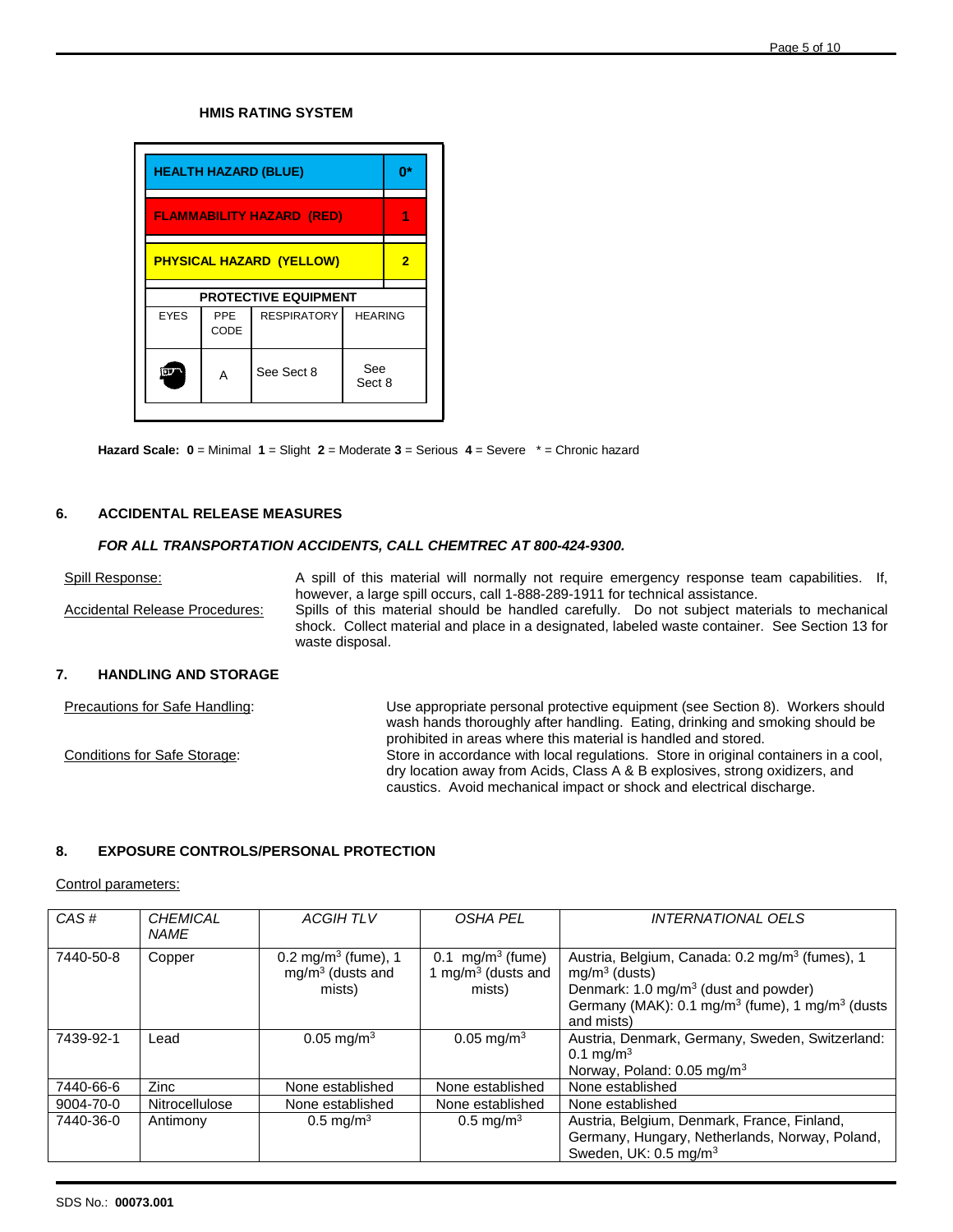| 7439-89-6 | <b>Iron</b>    | None established      | None established         | None established                                                                                                               |
|-----------|----------------|-----------------------|--------------------------|--------------------------------------------------------------------------------------------------------------------------------|
| 7440-38-8 | Arsenic        | $0.01 \text{ mg/m}^3$ | $0.01 \,\mathrm{mg/m^3}$ | Germany, MAK $-$ 1 mg/m <sup>3</sup><br>Austria, Belgium, Finland, Japan, Holland,<br>Czechoslavakia, Hungary and Poland - 0.5 |
|           |                |                       |                          | mq/m <sup>3</sup><br>Italy – 0.25 mg/m <sup>3</sup><br>Switzerland, Canada (Alberta & others) – 0.2<br>mq/m <sup>3</sup>       |
|           |                |                       |                          | Sweden $-0.05$ mg/m <sup>3</sup><br>Canada (B.C.), Denmark = $0.01$ mg/m <sup>3</sup> , K1                                     |
| 55-63-0   | Lead Styphnate | None established      | None established         | None established                                                                                                               |

Engineering Controls: Local exhaust ventilation is recommended if significant dusting occurs or fumes are generated. Otherwise, use general exhaust ventilation. Use explosion-proof ventilation. Respiratory Protection: Not normally needed. Maintain airborne contaminant concentrations below guidelines listed above. Use an appropriate approved air-purifying respirator equipped with HEPA cartridges/canisters where there is the potential for exceeding established occupational exposure limits. Eye/Face Protection: Use safety glasses. **Hand Protection:** Not normally needed<br>
Skin Protection: Not normally needed. Skin Protection: Not normally needed.<br>
Hearing Protection: Not normally needed. Not normally needed. During firing use hearing protection. General Hygiene: Do not eat, drink, or smoke while using this product. Wash hands thoroughly after use.

# **9. PHYSICAL AND CHEMICAL PROPERTIES**

| PROPERTY                                       | <b>VALUE</b>                  | <b>PROPERTY</b>                      | <b>VALUE</b>   |
|------------------------------------------------|-------------------------------|--------------------------------------|----------------|
| Appearance:                                    | Cylindrical plastic cartridge | <b>Physical State:</b>               | Solid          |
|                                                | with metal base               |                                      |                |
| Odor:                                          | None                          | Odor Threshold:                      | None           |
| Boiling Point $(°F)$ :                         | Not applicable                | Melting point:                       | Not applicable |
| Vapor Pressure (mm Hg): $\vert$ Not applicable |                               | Freezing point:                      | Not applicable |
| Vapor Density(air = 1): $\vert$ Not applicable |                               | <b>Bulk Density</b>                  | Not applicable |
| Specific gravity $(g/cc)$ :                    | Not applicable                | Viscosity (cps):                     | Not applicable |
| pH:                                            | Not applicable                | Decomposition Temperature:           | Not applicable |
| Solubility in Water (20 $^{\circ}$ C):         | Insoluble                     | <b>Evaporation Rate:</b>             | Not applicable |
| Volatiles, Percent by volume:                  | Not applicable                | Octanol/water partition coefficient: | Not applicable |

# **10. STABILITY AND REACTIVITY**

| Stability:                               | Stable under normal temperatures and pressure.                                                                       |
|------------------------------------------|----------------------------------------------------------------------------------------------------------------------|
| Possibility of Hazardous Reactions:      | Hazardous polymerization will not occur                                                                              |
| Incompatible Materials:                  | Acids, Class A & B explosives, strong oxidizers, and caustics                                                        |
| <b>Hazardous Decomposition Products:</b> | Nitrogen oxides, carbon monoxide, lead oxides, carbon dioxide, lead<br>dust/fume                                     |
| Conditions to Avoid:                     | Contact with incompatible materials. Physical damage to containers;<br>cartridges may detonate if case is punctured. |

# **11. TOXICOLOGICAL INFORMATION**

Potential Routes of Entry*:* Inhalation, Skin, and by Ingestion.

The physical nature of this product makes absorption from any route unlikely. A small amount of inhalable particles may be created when cartridge is fired.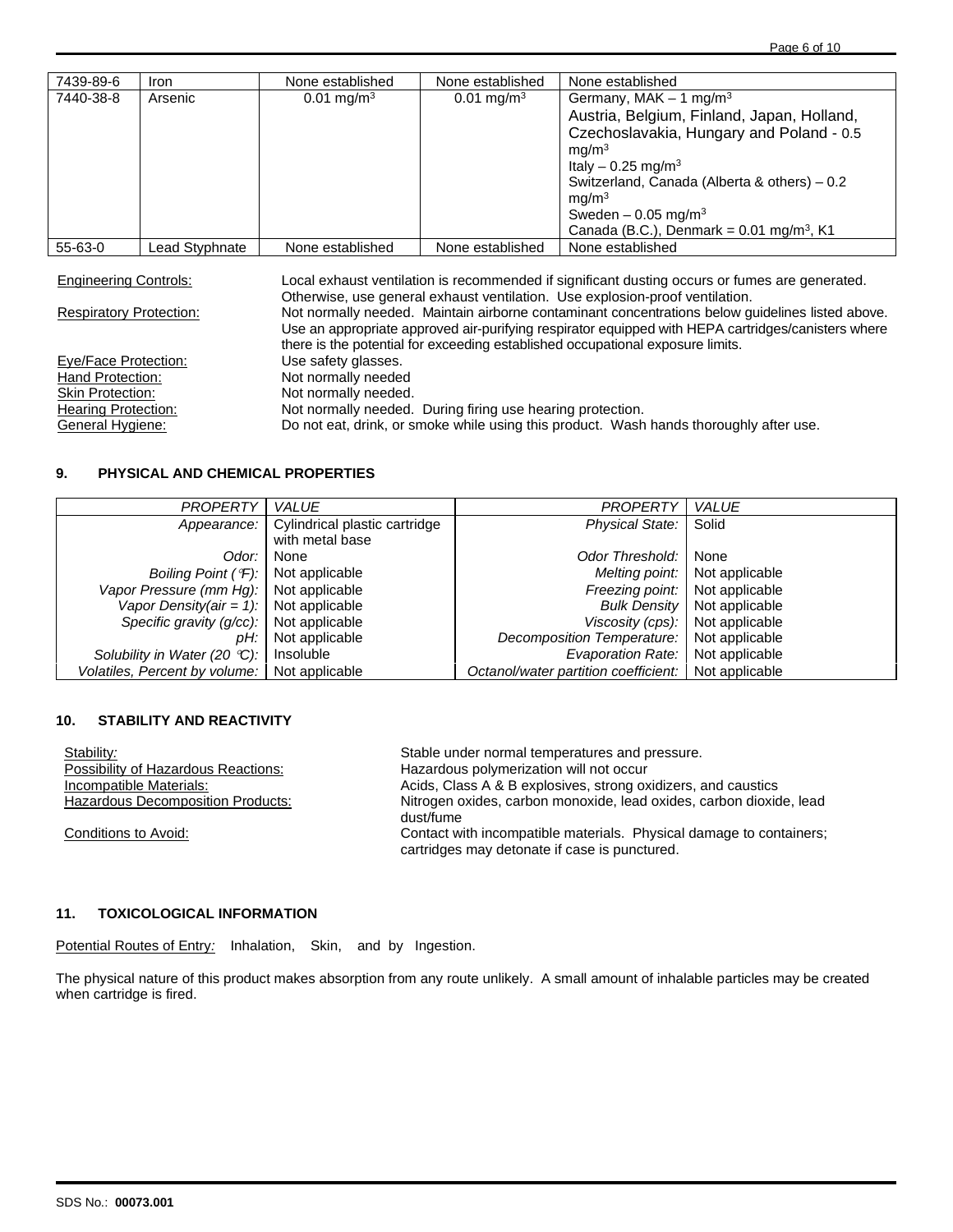# Effects Of Acute Exposure:

|                              |                                                                                       | <b>SELECTED COMPONENTS</b> |                       |                                |                     |                 |                   |                    |                 |
|------------------------------|---------------------------------------------------------------------------------------|----------------------------|-----------------------|--------------------------------|---------------------|-----------------|-------------------|--------------------|-----------------|
| <b>PRODUCT</b>               |                                                                                       | Lead                       | Arsenic               | Copper                         | Nitrocell-<br>ulose | Antimony        | Lead<br>styphnate | Iron               | Zinc            |
| Inhalation<br>$LC_{50}$      | Particles<br>generated<br>from firing may<br>be slightly<br>toxic                     | No data                    | No data               | No data                        | No data             | No data         | No data           | No data            | No data         |
| Skin<br>Contact<br>$LD_{50}$ | <b>Skin</b><br>absorption<br>unlikely                                                 | No data                    | No data               | 375<br>mg/kg, sc<br>(rabbit)   | No data             | No data         | No data           | No data            | No data         |
| Ingestion<br>$LD_{50}$       | Ingestion<br>unlikely                                                                 | No data                    | 763<br>mg/kg<br>(rat) | 3.5<br>mg/kg,<br>ip<br>(mouse) | $>5$ g/kg<br>(rat)  | 7 g/kg<br>(rat) | No data           | $30$ g/kg<br>(rat) | No data         |
| Irritation                   | Particles<br>generated<br>from firing may<br>be slightly<br>irritating to the<br>eyes | <b>Not</b><br>irritating   | No data               | Respir-<br>atory<br>irritant   | No data             | No data         | No data           | Eye<br>irritant    | Eye<br>irritant |
| Sensitizat<br>ion            | Sensitization<br>to this Product<br>has not been<br>reported                          | No data                    | No data               | No data                        | No data             | No data         | No data           | No data            | No data         |

# **Other Adverse Effects:**

| <b>Target Organ Toxicity:</b>   | No reported target organ toxicity from this product. Lead has caused nervous<br>system, kidney and hematopoietic system damage in humans and laboratory<br>animals.                                                                                                                               |
|---------------------------------|---------------------------------------------------------------------------------------------------------------------------------------------------------------------------------------------------------------------------------------------------------------------------------------------------|
| Reproductive Toxicity:          | This product is not known or reported to cause reproductive effects. Lead has<br>been shown to reduce male reproductive function in humans and laboratory<br>animals.                                                                                                                             |
| Teratogenicity (Birth Defects): | This product is not known or reported to cause developmental toxicity. Lead has<br>been shown to affect fetal development; changes including birth defects have been<br>reported.                                                                                                                 |
| Mutagenicity:                   | This product is not known or reported to be mutagenic. Lead has been shown to be<br>mutagenic in several in vitro assays.                                                                                                                                                                         |
| Carcinogenicity:                | IARC and US EPA list lead and lead compounds as probable human carcinogens<br>(Group 2A) based on sufficient evidence from animal studies and limited evidence<br>from human studies (epidemiology). NTP classifies lead and lead compounds as<br>reasonably anticipated to be human carcinogens. |

# **12. ECOLOGICAL INFORMATION**

# Environmental Effects:

| PRODUCT: |  | Product has not been tested for environmental properties. Lead shot has been shown to be toxic to aquatic species. |
|----------|--|--------------------------------------------------------------------------------------------------------------------|
|          |  |                                                                                                                    |

# COMPONENTS:

| Arsenic:        | Daphnia magna, 48 hr. LC $_{50}$ = 3.8 mg/L; Fathead minnow, 96 hr LC $_{50}$ = 9.9    |
|-----------------|----------------------------------------------------------------------------------------|
| Copper:         | ma/L<br>Copper concentrations from 0.1 to 1.0 mg/l have been found to be not toxic for |
|                 | most fish. However, concentrations of 0.015 to 3.0 mg/l have been reported as          |
|                 | toxic, particularly in soft water to many kinds of fish, crustacea, mollusks,          |
|                 | insects, and plankton.                                                                 |
| Lead:           | Bluegill sunfish, 48 hr. $LC_{50} = 2-5$ mg/l. Lead is toxic to waterfowl.             |
| Nitrocellulose: | $LC_{50}$ > 1000 mg/l to fish, invertebrates, and algae.                               |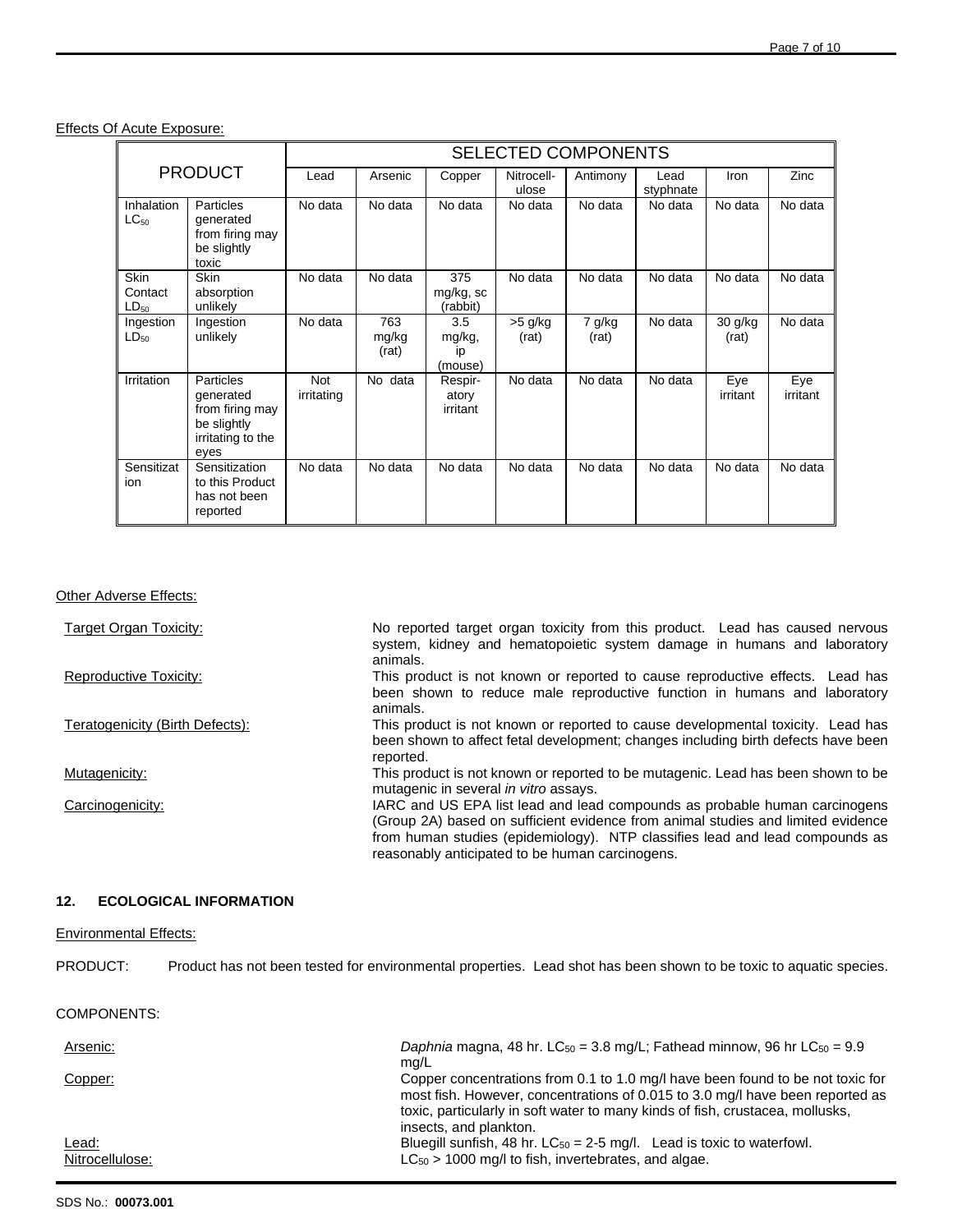Zinc: The following concentrations of zinc have been reported as lethal to fish: 0.13 mg/l, for  $12 - 24$  hours to Rainbow trout fingerlings;  $1.9 - 3.6$  mg/l, 6 hr TLM (soft water, 30°C) to Bluegill Sunfish; 4 mg/l, 3 days (hard water) to Rainbow trout; 1 mg/l, 24 hours (soft water) to Sticklebacks. The presence of copper appears to have a synergistic effect on the toxicity of zinc towards fish.

#### Environmental Fate:

| MOBILITY:                  | Dissolved lead from degraded slugs may migrate through soil.                                    |
|----------------------------|-------------------------------------------------------------------------------------------------|
| PERSISTANCE/DEGRADABILITY: | Not biodegradable. Slugs may fragment and decompose in soil leading to accumulation<br>of lead. |
| BIOACCUMULATION:           | No data                                                                                         |

# **13. DISPOSAL CONSIDERATIONS**

Care must be taken to prevent environmental contamination from the use of this material. The user of this material has the responsibility to dispose of unused material, residues and containers in compliance with all relevant local, state and federal laws and regulations regarding the treatment, storage and disposal for hazardous and nonhazardous wastes.

# **14. TRANSPORT INFORMATION**

Regulatory Information for US DOT, IATA, IMO, and ADR:

| Proper Shipping Name:                | Cartridges, small arms (other than blanks)                                                                            |
|--------------------------------------|-----------------------------------------------------------------------------------------------------------------------|
| Hazard Class Number and Description: | Explosive 1.4S                                                                                                        |
| UN Identification Number:            | UN 0012                                                                                                               |
| Packing Group:                       | PGII                                                                                                                  |
| DOT Label(s) Required:               | Explosive 1.4                                                                                                         |
| Marine Pollutant:                    | None of the ingredients are classified by the DOT as a Marine Pollutant (as<br>defined by 49 CFR 172.101, Appendix B) |

# Additional Information:

North American Emergency Response Guidebook Number (2020): 114

U.S. DEPARTMENT OF TRANSPORTATION SHIPPING REGULATIONS: This product is classified as dangerous goods under 49 CFR 172.101. Note: May be reclassified domestically as Limited Quantity if packaged in accordance with 49 CFR 173.63.

TRANSPORT CANADA, TRANSPORTATION OF DANGEROUS GOODS REGULATIONS: This product is classified as Dangerous Goods.

INTERNATIONAL AIR TRANSPORT ASSOCIATION (IATA): This product is classified as Dangerous Goods.

INTERNATIONAL MARITIME ORGANIZATION (IMO) DESIGNATION: This product is classified as Dangerous Goods.

EUROPEAN AGREEMENT CONCERNING THE INTERNATIONAL CARRIAGE OF DANGEROUS GOODS BY ROAD (ADR): This product is classified by the United Nations Economic Commission for Europe to be dangerous goods.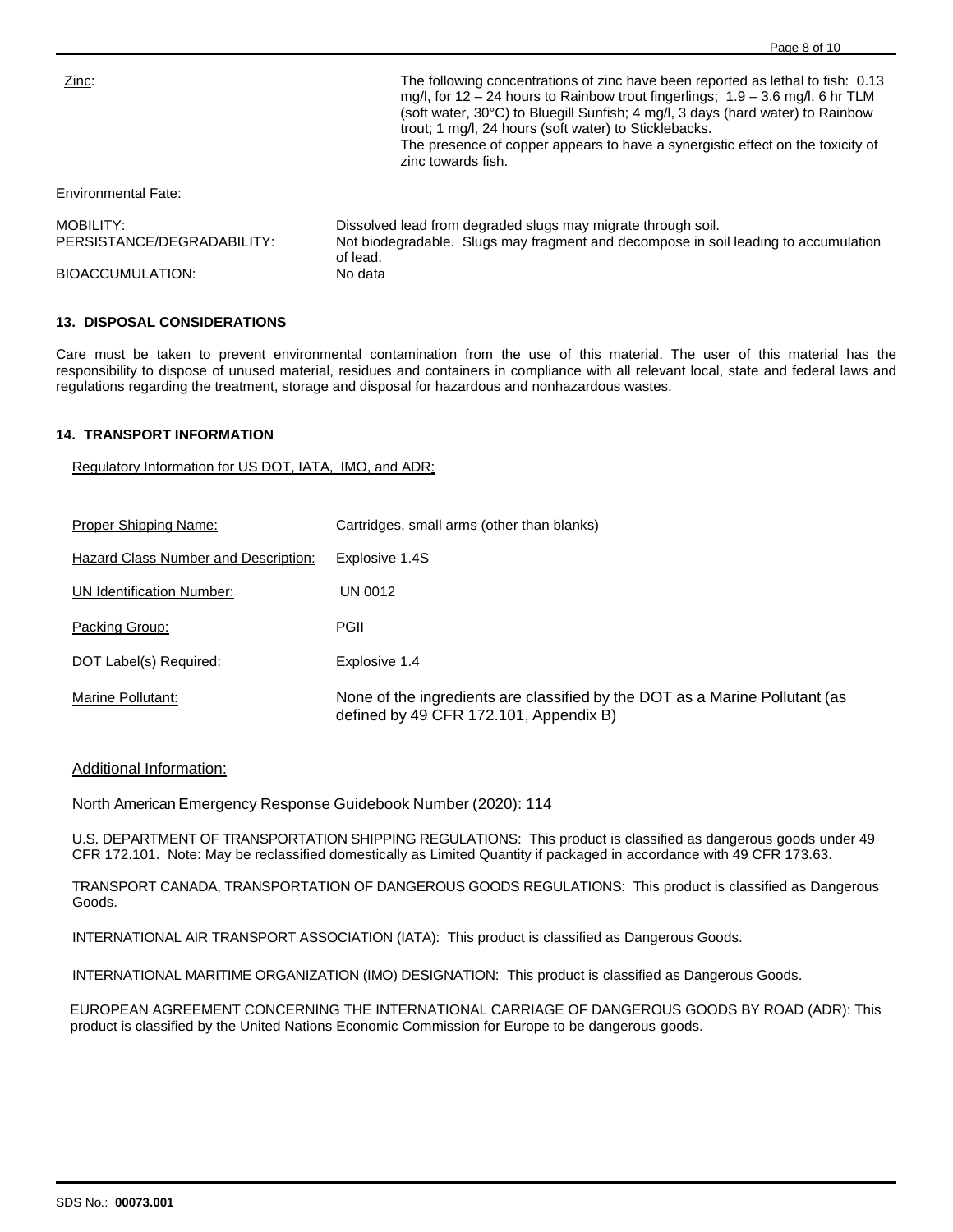# **15. REGULATORY INFORMATION**

# US FEDERAL

| <b>TSCA</b>        | The components of this product are listed on the Toxic Substance Control Act inventory.                                                                                                                                                                 |  |          |                 |                         |
|--------------------|---------------------------------------------------------------------------------------------------------------------------------------------------------------------------------------------------------------------------------------------------------|--|----------|-----------------|-------------------------|
| CERCLA:            | Antimony, R.Q. = 5000 lbs.; Copper, R.Q.* = 5000 lbs.; Zinc, R.Q. = 1000 lbs.; Lead, R.Q. = 10 lbs.;<br>Arsenic, $R.Q. = 1 lb.$ (No reporting is required if diameter of the pieces of metal is equal to or exceeds<br>100 micrometers (0.004 inches)). |  |          |                 |                         |
| <b>SARA 313:</b>   | Copper, Lead and Lead compounds, Zinc (fume or dust), Antimony, Arsenic                                                                                                                                                                                 |  |          |                 |                         |
| SARA 311/312:      | Health:<br>Acute – No<br>Chronic - No                                                                                                                                                                                                                   |  | Fire: No | Reactivity: Yes | Release of Pressure: No |
| SARA 302 EHS List: | None of the components of this product are listed.                                                                                                                                                                                                      |  |          |                 |                         |

\*RQ = Reportable Quantity

# STATE RIGHT-TO-KNOW STATUS

| Component      | California | New Jersey | Pennsylvania | Massachusetts | Michigan   |
|----------------|------------|------------|--------------|---------------|------------|
| Copper         | Not listed |            |              |               |            |
| Lead           |            |            |              |               |            |
| Zinc           | Not listed |            | Not listed   |               |            |
| Nitrocellulose | Not listed |            |              |               | Not listed |
| Iron           | Not listed | Not listed | Not listed   | Not listed    | Not listed |
| Antimony       | Not listed |            |              |               |            |
| Arsenic        |            |            |              |               |            |
| Lead styphnate |            | Not listed | Not listed   |               | Not listed |

# CALIFORNIA SAFE DRINKING WATER AND TOXIC ENFORCEMENT ACT (PROPOSITION 65)

Warning! This product contains detectable amounts of a chemical known to the State of California to cause cancer and/or birth defects or other reproductive harm.

# **GHS CLASSIFICATION**

Carcinogenicity Category 1A Reproductive Toxicity Category 1A Explosive Division 1.4 STOT RE Category 1 Aquatic Environment, Chronic II

# EUROPEAN REGULATIONS

All chemical components listed on EINECS except nitrocellulose (considered a polymer)

Lead metal is included on the REACH Candidate List of Substances of Very High Concern for Authorisation (Toxic to Reproduction, Category 1A; Article 57c)

Restrictions on use: this substance is subject to REACH restrictions according to:

- Annex XVII, Entry No. 30 (regarding supply to the general public)
- REACH Annex XVII, Entry No. 63.

| <b>Hazard Classification</b> |                                                                                                        |
|------------------------------|--------------------------------------------------------------------------------------------------------|
| Danger Symbols:              | E. T. N                                                                                                |
| <b>Risk Phrases:</b>         | R <sub>2</sub> , R <sub>48</sub> , R <sub>60</sub> , R <sub>63</sub> , R <sub>51</sub> / <sub>53</sub> |
| Safety Phrases:              | S2, S15, S20/21, S22, S39, S51, S61                                                                    |
| German WGK Classification:   | Not known.                                                                                             |

# CANADIAN REGULATIONS

DSL/NDSL Inventory: The components of this product are on the DSL

#### SDS No.: **00073.001**